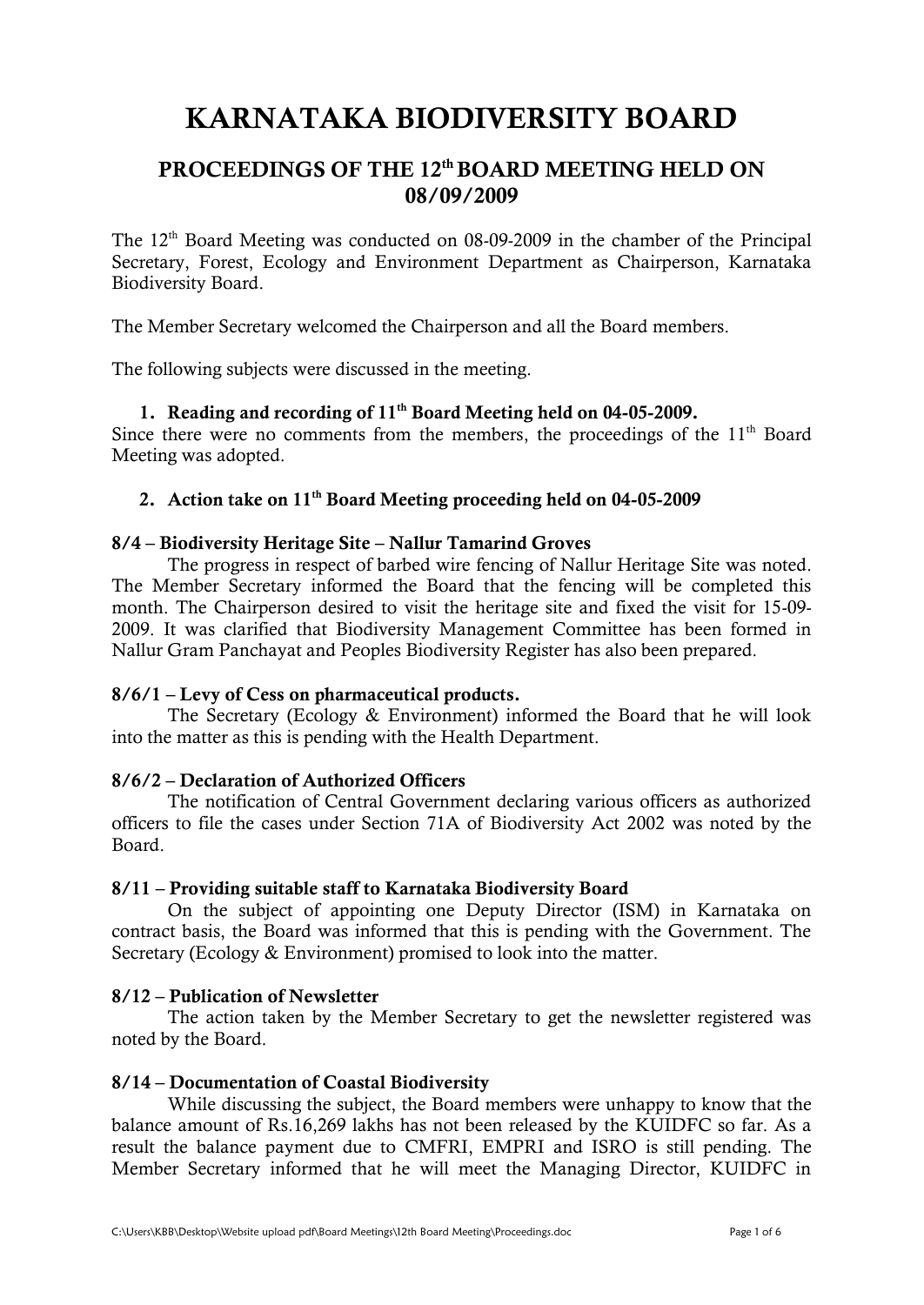person and discuss the issue. The Secretary, (Ecology & Environment) stated that he will also take up the matter with the Managing Director, KUIDFC.

## **8/15 – Conducting of Workshop on Coastal Biodiversity.**

The successful conduct of workshop on Coastal Biodiversity by Karnataka Biodiversity Board in association with Fisheries College, Karwar was noted by the Board.

#### **8/18 – Internal Audit and Control Mechanism**

The action taken by the Member Secretary to designate one Executive Assistant as Executive Assistant (Accounts) to look after the job of Internal Audit was noted by the Board.

#### **8/20 – Institution of Biodiversity Award**

The presentation of Biodiversity Award by Karnataka Biodiversity Board on the occasion of Environment Day 2009 was noted with pleasure by the Board.

#### **8/22/1 – Formation of Biodiversity Management Committee/Preparation of People's Biodiversity Registers.**

The issue of Government Order dated 03-08-2009, appointing the Deputy Conservator of Forests - Social Forestry, in all districts to act as nodal officer and assist the Karnataka Biodiversity Board and guide the Biodiversity Management Committees in various activities was noted by the Board.

#### **9/1 – Survey of Bio-industries utilizing Bio-resources.**

The action taken by the Member Secretary in getting the survey of bio-industries utilizing bio-resources sponsored by the National Biodiversity Authority was noted by the Board.

#### **10/1 – Establishment of Dry Zone Biodiversity Conservation site network.**

The action taken by the Member Secretary to get the establishment of dry zone biodiversity conservation site network involving documentation, soil and water conservation through Deputy Conservator of Forests – Territorial in 13 dry districts under the overall supervision of Center for Sustainable Development was noted by the Board.

#### **11/6 – Annual Accounts for 2008-09**

The Board was informed that the account for 2008-09 was prepared with the help of present Chartered Accountant and was submitted to Accountant General for audit. The Audit is completed and audit report from Accountant General is awaited. After getting the audit report the replies will be prepared. The Board authorized the Member Secretary to submit the replies to Accountant General and inform the Board.

#### **11/7 – IPR permission.**

The action taken by the Member Secretary in clearing the IPR applications with conditions for consideration by the National Biodiversity Authority was noted.

#### **11/8 – Audit observation.**

The action taken by the Member Secretary on audit para regarding the recovery of excess traveling allowance paid to Dr.Sathyanarayan Bhat, the then Executive Officer (ISM) was noted by the Board.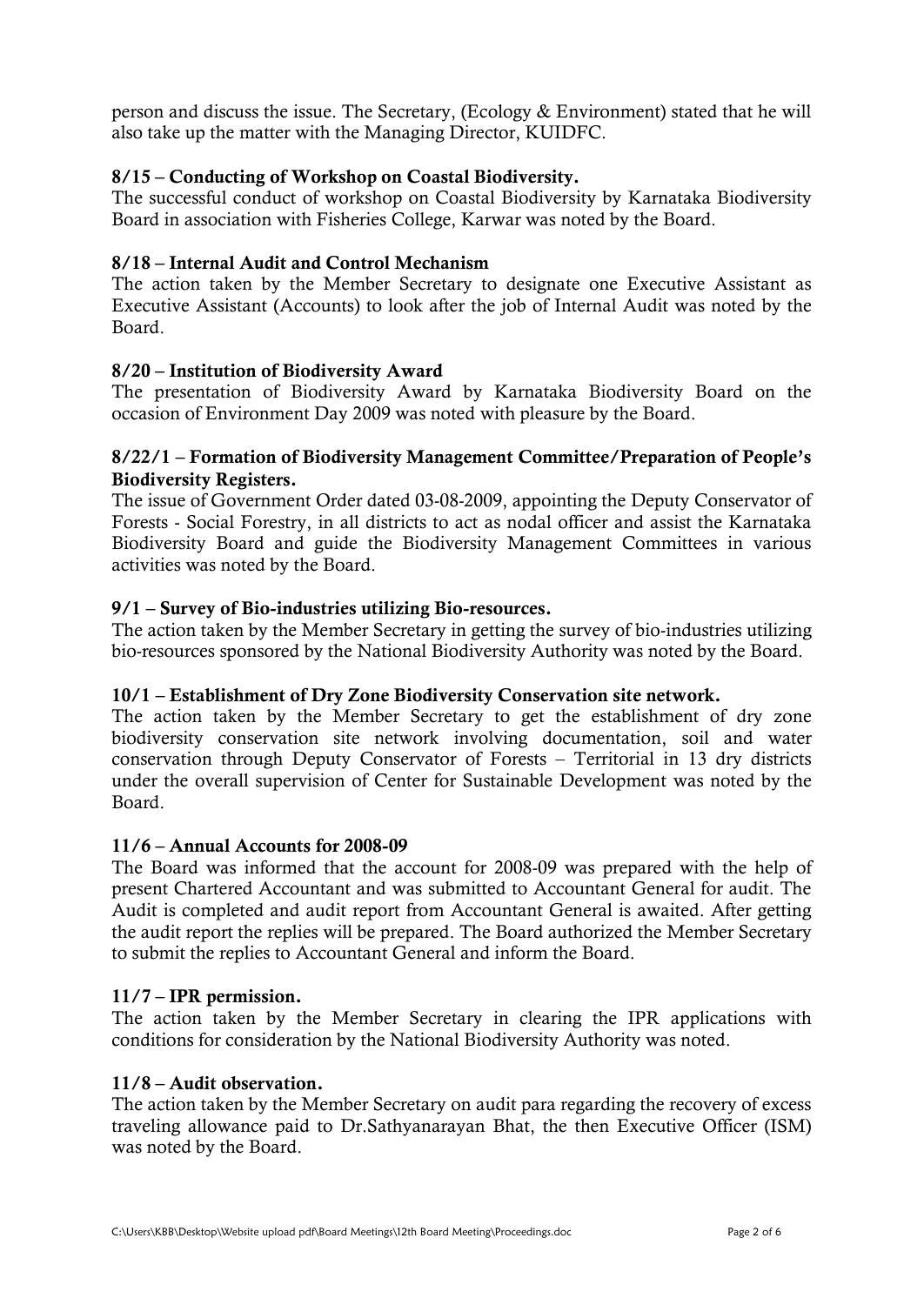## **11/11 – Celebration of Biodiversity Day**

The action taken by the Member Secretary to celebrate Biodiversity Day in various districts was noted by the Board.

#### **11/13 – Conducting of Workshops in 2009-10**

The action taken by the Member Secretary to conduct the following workshops in 2009- 10 was noted by the Board.

| 1. Heritage Site/Heritage Trees     | October 2009<br>$\sim$ $\sim$ |
|-------------------------------------|-------------------------------|
| 2. Genetically modified food/crops- | December 2009                 |
| 3. Dry Zone Biodiversity            | February 2010<br>$\sim$       |

#### **12/1 – Research Project on Nallur Tamarind Heritage Site**

The action taken by the Member Secretary in asking the University of Agricultural Sciences to finalize and submit the final report was noted by the Board.

#### **12/2 – Project of Rice Genetic resources of Central Western Ghat**

On the project proposal submitted by Dr.G.S.Mohan, University of Agricultural Sciences, Ponnampet, Kodagu, the Board desired that the concerned should give a power point presentation before taking decision.

#### **12/3 – Project proposal for establishment of Center for Studies of Research on Biodiversity and conservation of Western Ghat of Karnataka in Pilikula.**

On the above subject the Board was of the opinion that the project involves huge amount of money, the same cannot be provided by the Board. Further Board desired that the concerned should give a power point presentation first, then the matter will be discussed.

#### **12/4 – Financial assistance regarding publication of books.**

On the above subject the Board after detailed discussion decided that the Member Secretary should ask the concerned writer to submit the manuscripts for examination. The Board should select the manuscripts which are relevant and useful in biodiversity conservation and management for taking further action. As far as other subjects are concerned the author may be advised to approach Sahitya Academy or some other institution.

#### **12/5 – Declaring Cycas as threatened species.**

The Board was convinced that the cycas need to be protected. The action taken by the Member Secretary in proposing to Central Government to declare cycas as threatened species in Karnataka was noted.

#### **12/6 – Financial Assistance for celebration of Darwin's Day.**

The Board after discussion approved the proposal to contribute Rs.10,000/- to the Breakthrough Science Society for celebrating Darwin's Day.

#### **12/7 – Financial Assistance for Biodiversity programme.**

The Board after discussion approved the contribution of Rs.10,000/- to KLE College, Bangalore for conducting seminar on Biodiversity and its conservation.

#### **12/8 – Financial assistance for conducting State Level Seminar of Nati Vaidyas**

The Board after discussion approved the proposal to give Rs.20,000/- as the contribution to Nati Vaidyas for conducting the state level seminar on biodiversity.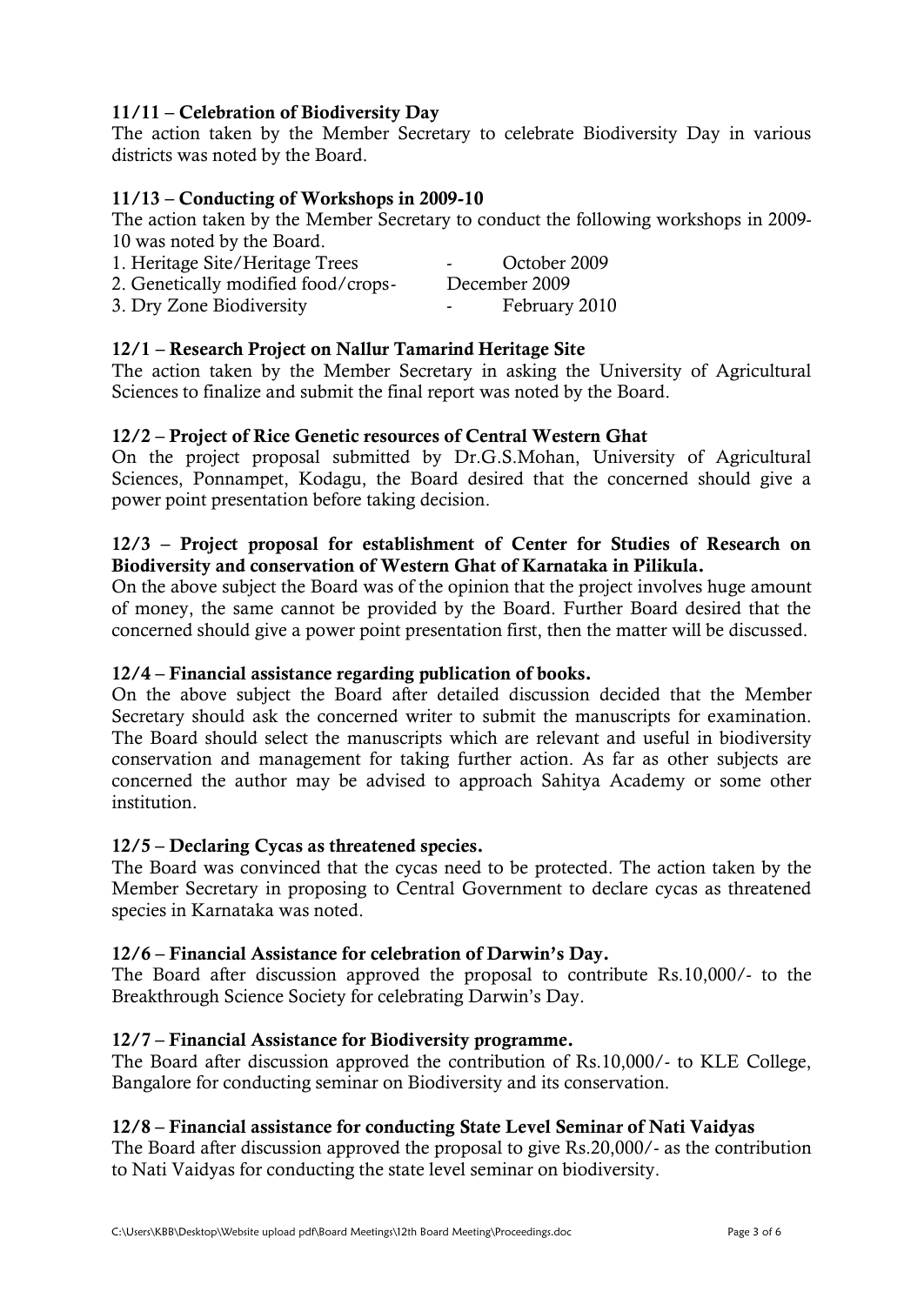## **12/9 – The destruction of soil samples**

The Board noted the action taken by the Member Secretary on the request of National Biodiversity Authority to get the soil samples destructed.

## **12/10 – Creation of Biodiversity Park in Gundya**

The Board noted the action taken by Member Secretary in preparation and submission of a project proposal for establishing Biodiversity Park and orchidarium in Gundya in connection with Gundya Hydro-Electricity project.

## **12/11 – Declaration of Aanekere as Heritage Site.**

The subject was discussed in detail and the Board was of the opinion that Aanekere is not suitable for declaration as heritage site. However the Board decided that this subject may be referred to Principal Chief Conservator of Forests for consideration and inclusion of Aanekere in wet land project which is funded by the Central Government.

## **12/12 – Preparation of Biodiversity Atlas**

The proposal of Bangalore University and ATREE on preparation of biodiversity atlas was discussed in detail. The amount quoted is high. The Board desired that the information, photos and data already collected by the certain organizations in this respect should also be utilized which will reduce the cost. Further the Board desired to have a power point presentation on the above subject from the concerned.

## **12/13 – Declaration of Gandhi Krishi Vignana Kendra(GKVK) as heritage site.**

The Board discussed the subject in detail and decided to recommend the proposal to the Government. The Chair person instructed the Secretary (Ecology and Environment) to publish the preliminary notification in the gazette and relevant newspapers calling for objection on the subject, if any. After objections are received and addressed further action may be taken to notify the area as heritage site.

## **12/14 – Integrated Study of Carrying Capacity of Western Ghats (Uttara Kannada district).**

The subject was discussed in detail. The Chairman Western Ghats Task Force explained all the aspects of the proposal. After detailed discussion the Board was of the opinion that huge amount needed for the project cannot be made available from the board. However the Board can provide small amount and the rest of the amount may be arranged from some other sources. As requested by the Chairman, Western Ghats Task Force, the Board agreed to provide Rs.20.00 lakhs per year for two years. The project proposer should recast the project and submit the content limited to Karnataka Biodiversity Board contribution and also inform about the other sources which they identify for the balance amount. After hearing from the project proposer making sure about the balance amount the contribution of Karnataka Biodiversity Board will be released in installments.

## **12/15 – Preparation of accounts manual**

The proposal of the Member Secretary to prepare the accounts manual for Karnataka Biodiversity Board with the help of Accountant General was approved by the Board.

## **12/16 – National Seminar – Conference as Co-organizer**

The above subject was discussed and the Board agreed to contribute Rs.15,000/- to International Competence Center for conducting seminar on Organic Agriculture in Bangalore.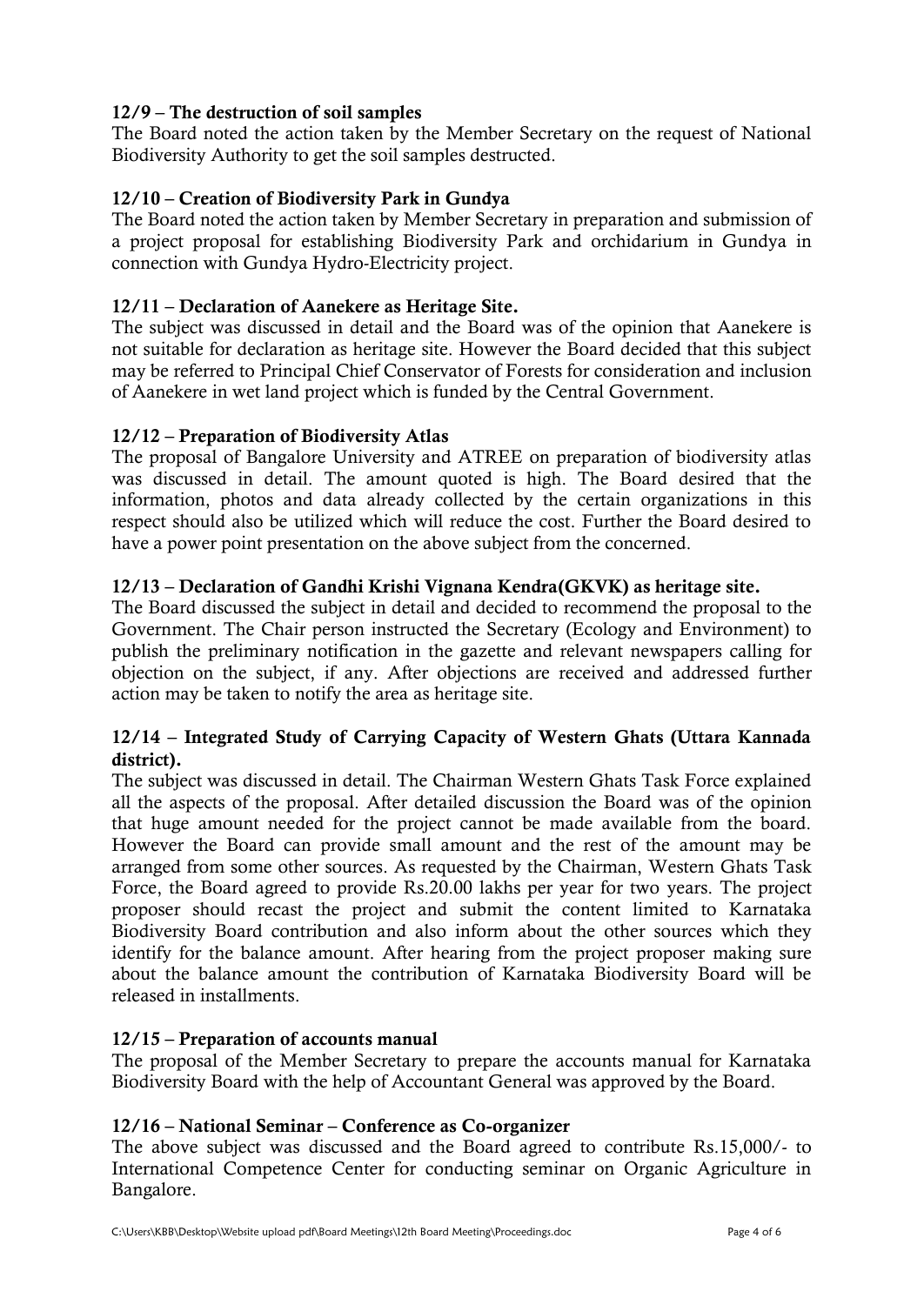## **12/17 – Declaring Nethrani Island as Biodiversity Heritage Site.**

The above subject was discussed in detail and in view of clarification from National Biodiversity Authority the Board decided to recommend to the Government to declare Nethrani as heritage site under Biodiversity Act. The Chairperson instructed the Secretary (Ecology & Environment) to publish preliminary notification in the gazette and relevant newspapers calling for objections. After objections are received and disposed off, final notification may be issued.

## **12/18 – Declaring Hogrekan as Biodiversity Heritage Site.**

The above subject was discussed in detail. The Chairman, Western Ghat Task Force also explained the need of declaring Hogrekan as heritage site. The Board after detailed discussion decided to recommend the same to the Government. The Chairperson instructed the Secretary (Ecology & Environment) to publish the same in gazette and relevant newspapers calling for objections. After objections are received and disposed off, final notification may be issued.

#### **12/19 – Progress of Work**

The progress of work as stated by the Member Secretary was noted by the Board.

#### **12/20 – Accounts for 2008-09**

The Board noted with satisfaction the preparation of accounts and completion of audit for 2008-09.

#### **12/21 – Biodiversity Award**

The Board after discussion approved the proposal of the Member Secretary to give biodiversity award as below from 2009-10.

| Individual                                 | $\sim$        |  |
|--------------------------------------------|---------------|--|
| <b>Educational Institution</b>             | $\sim$ $\sim$ |  |
| NGO <sub>s</sub>                           |               |  |
| Government Departments/Boards/Corporations | $\sim$ $\sim$ |  |

Board also agreed to increase the amount from Rs.10,000/- to 15,000/-

#### **12/22 – Protection of Mangroves**

The above subject was discussed in detail and the Board was of the opinion that the matter may be referred to the Principal Chief Conservator of Forests for consideration and necessary action to bring the big patches of mangroves under Forest Act, if not covered already.

#### **12/23 – Workshop on Medicinal Plants.**

The request of Nandi Vaidya Gidamulike Samshodhana Samrakshanalaya Trust, Bangalore in conducting a state level workshop on traditional knowledge on medicinal plants and contribution from the Board was considered. The Board agreed to provide Rs.10,000/- for the above purpose.

#### **12/24 – Workshop on prevention of Coastal Erosion**

The proposal of the Western Ghats Task Force on organizing a workshop on prevention of Coastal Erosion was considered by the Board. The Chairman, Western Ghats Task Force explained the details of the workshop. The Board agreed to contribute Rs.20,000/ for the above purpose. Further the Board agreed to provide Traveling Allowance and Honorarium to the participants presenting the paper in the workshop as below.